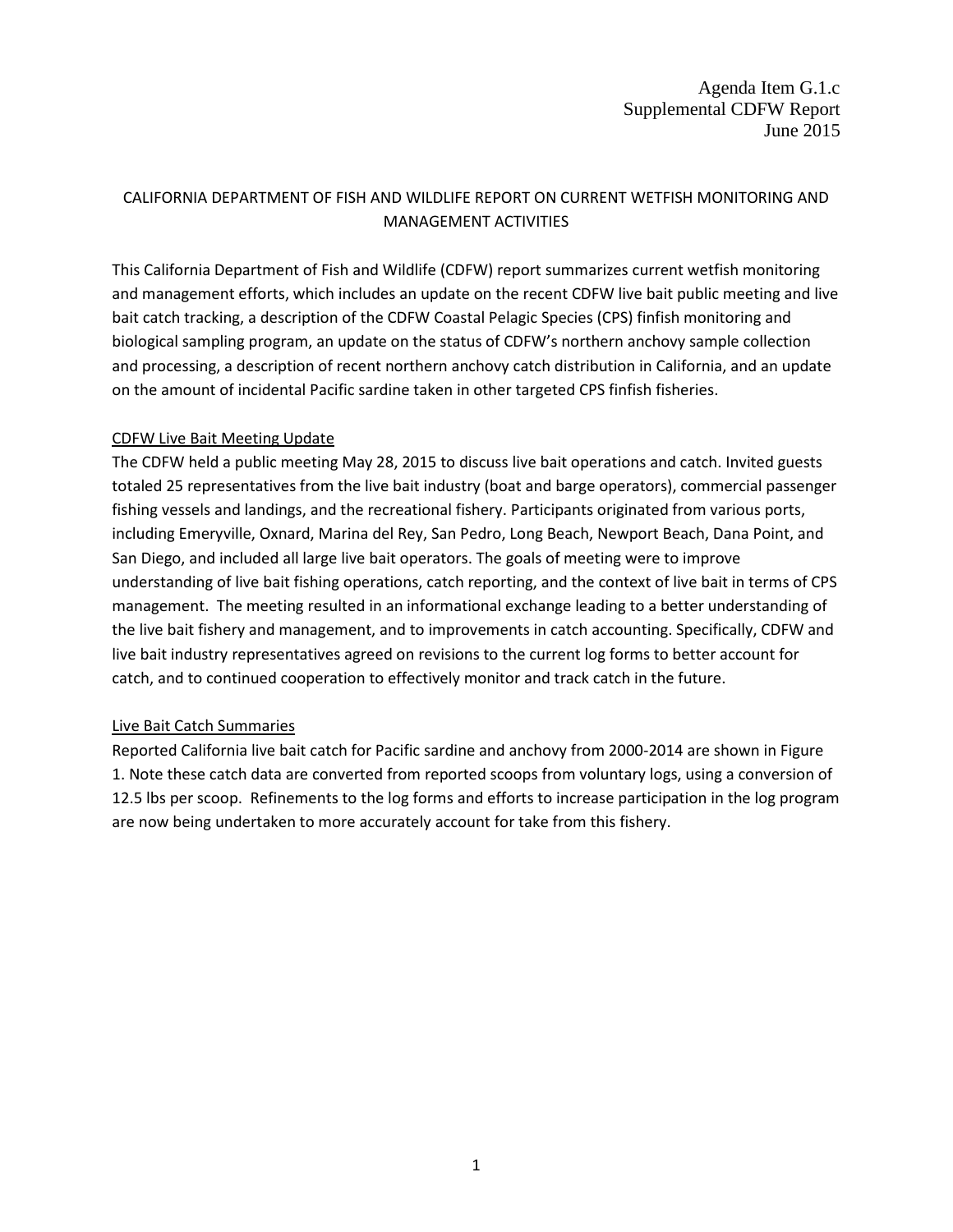



# Incidental Pacific Sardine Taken in Other CPS Finfish Fisheries since 2014/15 Sardine Closure Since the closure of the directed commercial Pacific sardine fishery on April 28, 2015, there has been 89.9 mt of incidental Pacific sardine landed in the California Pacific mackerel fishery. From landing receipt data, the average percent of Pacific sardine within those 22 Pacific mackerel landings was 11.4 percent. Percent composition of loads is determined by dealers for landing receipts and is also estimated by dockside samplers. These incidental landings of Pacific sardine fall well below the 500 mt and 45 percent incidental limits set by the Council for the 2014/15 fishing season.

Processors of commercial coastal pelagic species (CPS) are required to submit landing receipts twice a month to CDFW (Fish and Game Code § 8046). Information provided on landing receipts includes set location (CDFW block) and pounds landed by species for each landing. Catch data (metric tons) have been mapped by CDFW blocks and year from 2000 to 2014 (Appendix A).

### CDFW CPS Finfish Biological Sampling Program

California's Coastal Pelagic Species/Highly Migratory Species (CPS/HMS) Project began their current biological sampling program for actively managed species in the mid-1990s. The objective of this program is to collect fishery-dependent data (length, weight, sex, maturity, and age) and commercial landings information for CPS finfish landed by the California purse seine fishing fleet, which targets these species. These data are used by CDFW to monitor the fishery in California and by NOAA National Marine Fisheries Service (NMFS) to inform stock assessments for Pacific sardine and Pacific mackerel. Field sampling is conducted at Moss Landing, Monterey, Ventura, Port Hueneme, San Pedro, and Terminal Island port areas, where the majority of CPS landings occur. Pacific sardine and Pacific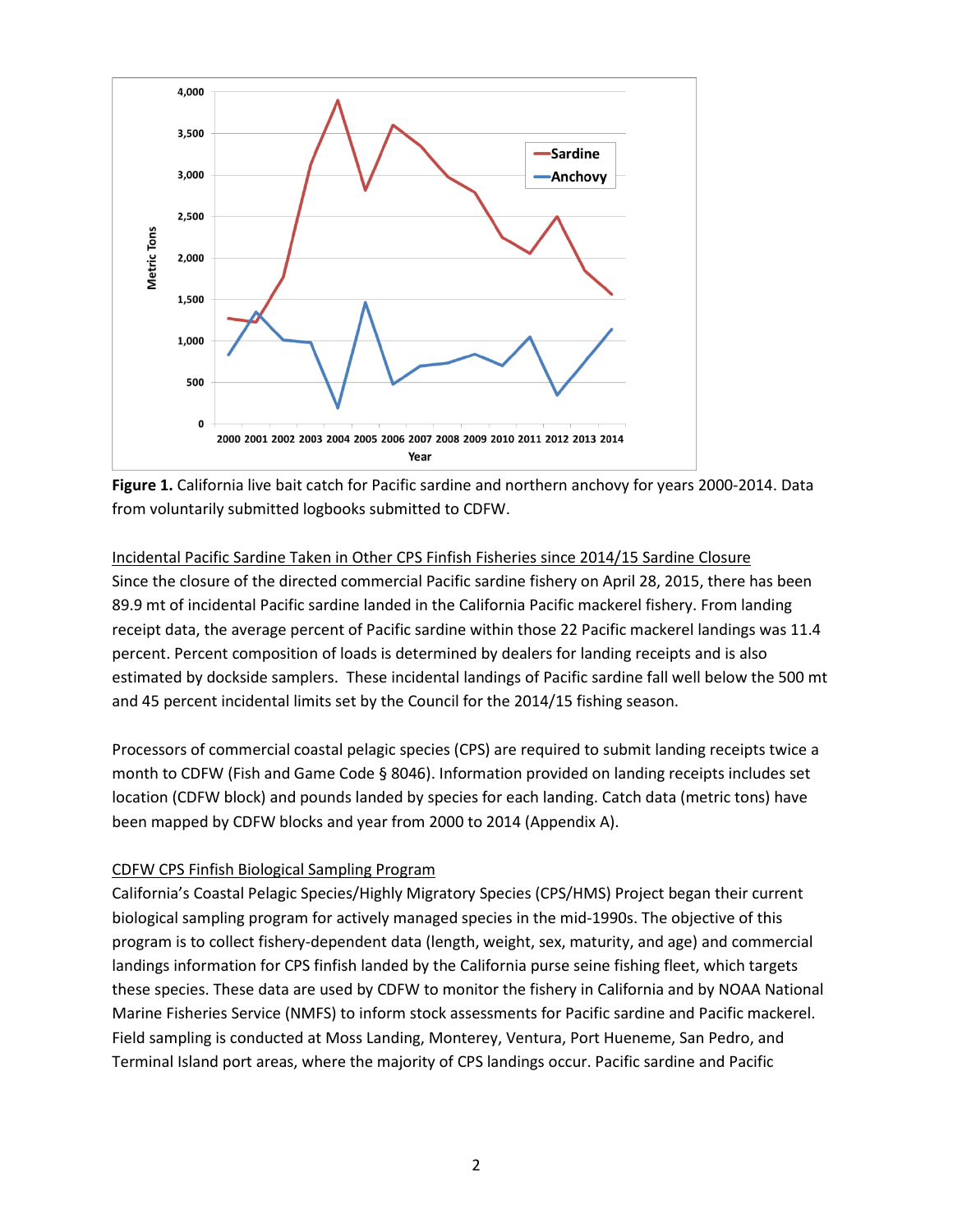mackerel have been sampled since the start of the program, while northern anchovy has been sampled since January 2014 (Table 1).

|       |     |              | Pacific Sardine |       |              |                | Pacific Mackerel |       | Northern Anchovy                           |             |                |       |                    |
|-------|-----|--------------|-----------------|-------|--------------|----------------|------------------|-------|--------------------------------------------|-------------|----------------|-------|--------------------|
| Year  | MN  | SB           | LA              | Total | MN           | SB             | LA               | Total | MN                                         | SB          | LA             | Total | <b>Grand Total</b> |
| 2000  | 0   | $\mathbf 0$  | 110             | 110   | $\mathbf 0$  | $\mathbf 0$    | 80               | 80    |                                            |             |                | 0     | 190                |
| 2001  | 0   | 0            | 139             | 139   | 3            | $\mathbf 0$    | 83               | 86    |                                            |             |                | 0     | 225                |
| 2002  | 41  | 0            | 138             | 179   | $\mathbf 0$  | $\mathbf 0$    | 94               | 94    |                                            |             |                | 0     | 273                |
| 2003  | 22  | 0            | 131             | 153   | $\mathbf 0$  | $\mathbf 0$    | 76               | 76    |                                            |             | 0              | 229   |                    |
| 2004  | 16  | 0            | 137             | 153   | 1            | $\mathbf 0$    | 67               | 68    | Samples not<br>collected until Jan<br>2014 |             |                | 0     | 221                |
| 2005  | 26  | 4            | 140             | 170   | $\mathbf 0$  | $\mathbf{1}$   | 101              | 102   |                                            |             |                | 0     | 272                |
| 2006  | 90  | 0            | 128             | 218   | 4            | $\mathbf 0$    | 93               | 97    |                                            |             |                | 0     | 315                |
| 2007  | 116 | 14           | 135             | 265   | 2            | $\mathbf{1}$   | 78               | 81    |                                            |             |                | 0     | 346                |
| 2008  | 42  | $\mathbf 0$  | 80              | 122   | $\mathbf 0$  | $\mathbf{1}$   | 43               | 44    |                                            |             |                | 0     | 166                |
| 2009  | 40  | 0            | 33              | 73    | $\mathbf{1}$ | $\overline{0}$ | 23               | 24    |                                            |             |                | 0     | 97                 |
| 2010  | 50  | $\mathbf{1}$ | 87              | 138   | $\mathbf 0$  | $\mathbf 0$    | 18               | 18    |                                            |             |                | 0     | 156                |
| 2011  | 33  | 0            | 44              | 77    | $\mathbf 0$  | $\mathbf 0$    | 13               | 13    |                                            |             |                | 0     | 90                 |
| 2012  | 34  | 5            | 88              | 127   | $\mathbf 0$  | $\mathbf{1}$   | 59               | 60    |                                            |             |                | 0     | 187                |
| 2013  | 7   | $\mathbf{1}$ | 55              | 63    | $\mathbf 0$  | $\mathbf 0$    | 55               | 55    |                                            |             |                | 0     | 118                |
| 2014  | 20  | 0            | 35              | 55    | 4            | $\overline{0}$ | 43               | 47    | 48                                         | $\mathbf 0$ | 2              | 50    | 152                |
| 2015* | 12  | 1            | 15              | 28    | 10           | $\mathbf{1}$   | 17               | 28    | 46                                         | 1           | 0              | 47    | 103                |
| Total | 549 | 26           | 1,495           | 2,070 | 25           | 5              | 943              | 973   | 94                                         | 1           | $\overline{2}$ | 97    | 3,140              |

**Table 1.** Number of CPS finfish samples collected in California from 2000-2015. Number of samples by year, species, and port area (MN = Moss Landing/ Monterey ports, SB = Ventura/Port Hueneme ports, LA = San Pedro/Terminal Island ports). \*2015 data as of May 6, 2015.

The current finfish sampling protocol is based on a stratified random sampling plan. Each month represents one stratum, and 12 days are randomly sampled within each month for each port area. Field staff collect samples of each species in addition to obtaining a visual species composition of the loads they are sampling. Landing information for each sampled load is also collected and includes: date of landing, vessel name and FGN, captain's estimate of landing weight, set location (CDFW block), dealer name, landing receipt number, incidental species in the load, if a spotter pilot was used to locate the fish, and any other anecdotal information collected while sampling. Field staff collect one sample (25 fish) for each species that is available (Pacific sardine, Pacific mackerel, northern anchovy) that constitutes greater than 1 percent of an individual landing on each sample day. Samples are then processed in the laboratory where the standard length (mm), weight (g), sex, and maturity of fish are recorded and otoliths are extracted for ageing. On average, it takes field staff approximately two to four hours to sample an average load of finfish and one to two hours to process a single sample in the laboratory. Additionally, it takes roughly one hour to determine the age of 25 fish by examining the otoliths under a microscope. Department readers collaborate with other scientists from age and growth laboratories from the U.S., Mexico, Canada, and Australia. For standardization in reading, age comparisons are made between different labs and individual readers.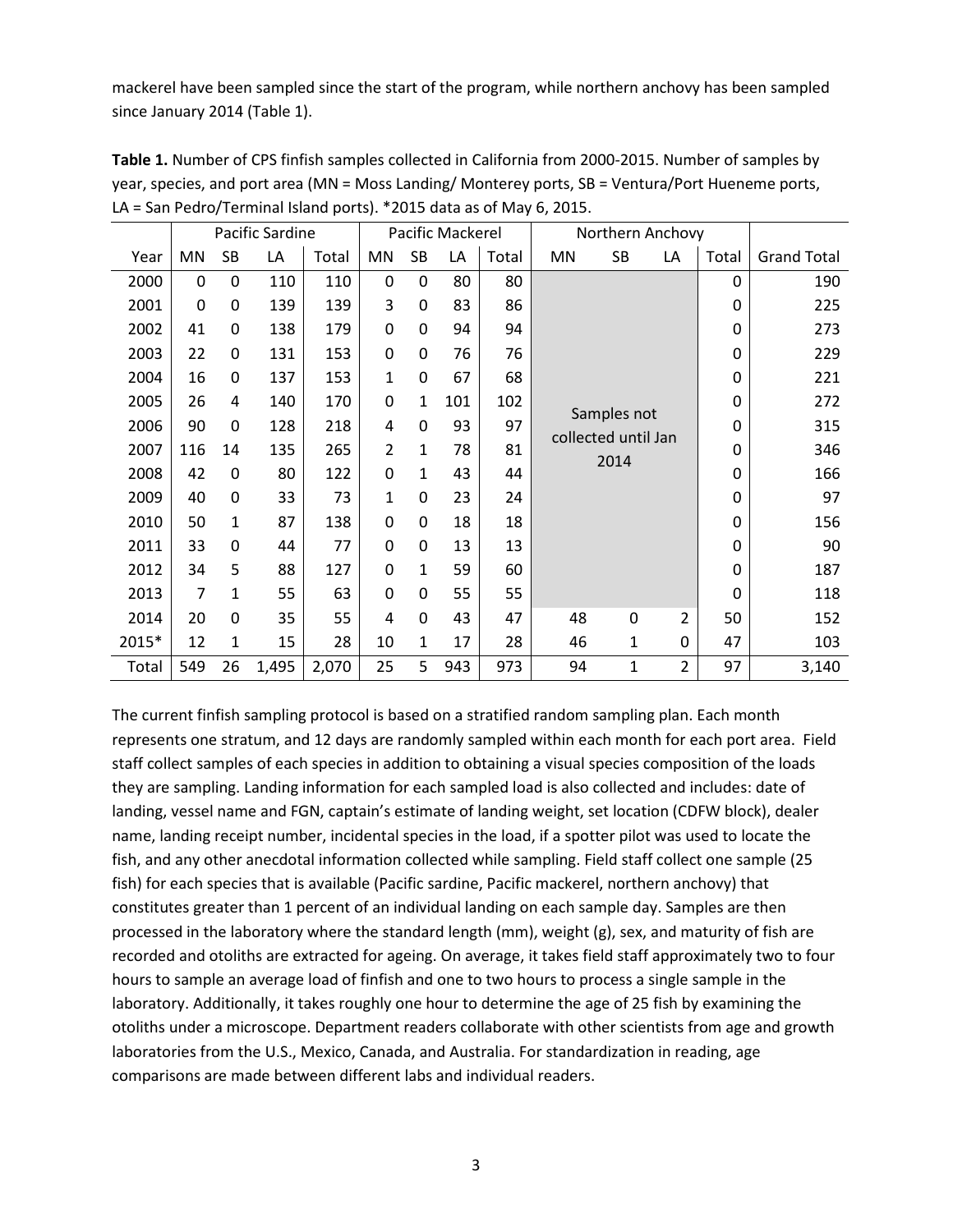The Department's biological data collected from the fishery is used in annual stock assessments for Pacific sardine and Pacific mackerel. Weight and length are used to determine the weight-at-length relationship for the populations and lengths are also used to calculate the length composition of the California fleet's catch. Sardine age is used to determine the size-at-age from the fishery samples and combined sexes are included in the present assessment model. Conditional age-at-length compositions estimate growth within the model and data is split between the northern and southern California fishery for Pacific sardine.

#### Northern Anchovy Sample Collection and Processing update

In November 2013 NMFS presented a potential schedule of CPS stock assessments to the Council, which included full assessments for the northern and central subpopulations of northern anchovy in 2015 and 2016, respectively. CDFW's CPS/HMS Project incorporated northern anchovy into the finfish sampling program and, in January 2014, began collecting biological information for the fishery to aid in monitoring the changes in the fishery in California and to gather data that could be used in the development of a stock assessment for the central subpopulation of northern anchovy. Since 2014, 97 northern anchovy samples (2,025 fish) have been collected statewide. CDFW staff began processing Southern California samples in May 2014 and Northern California samples in May 2015. Otoliths of northern anchovy samples are being extracted from these samples and stored, but there is a need to redevelop expertise on ageing northern anchovy.

#### Recent Northern Anchovy Landings Distribution

Unlike other CPS fisheries, northern anchovy landing sizes tend to be larger in Monterey Bay area ports within the last decade with smaller but more frequent landings in the Southern California Bight (Table 2). Additionally, when market squid and Pacific sardine landings are low due to market demand or availability to the fishery, northern anchovy landings tend to increase. There was a clear increase in landings in 2014 compared to the previous five years (Figure 2). As of May 6, 2015 preliminary CDFW records indicate that over 5,000 mt of northern anchovy has been landed.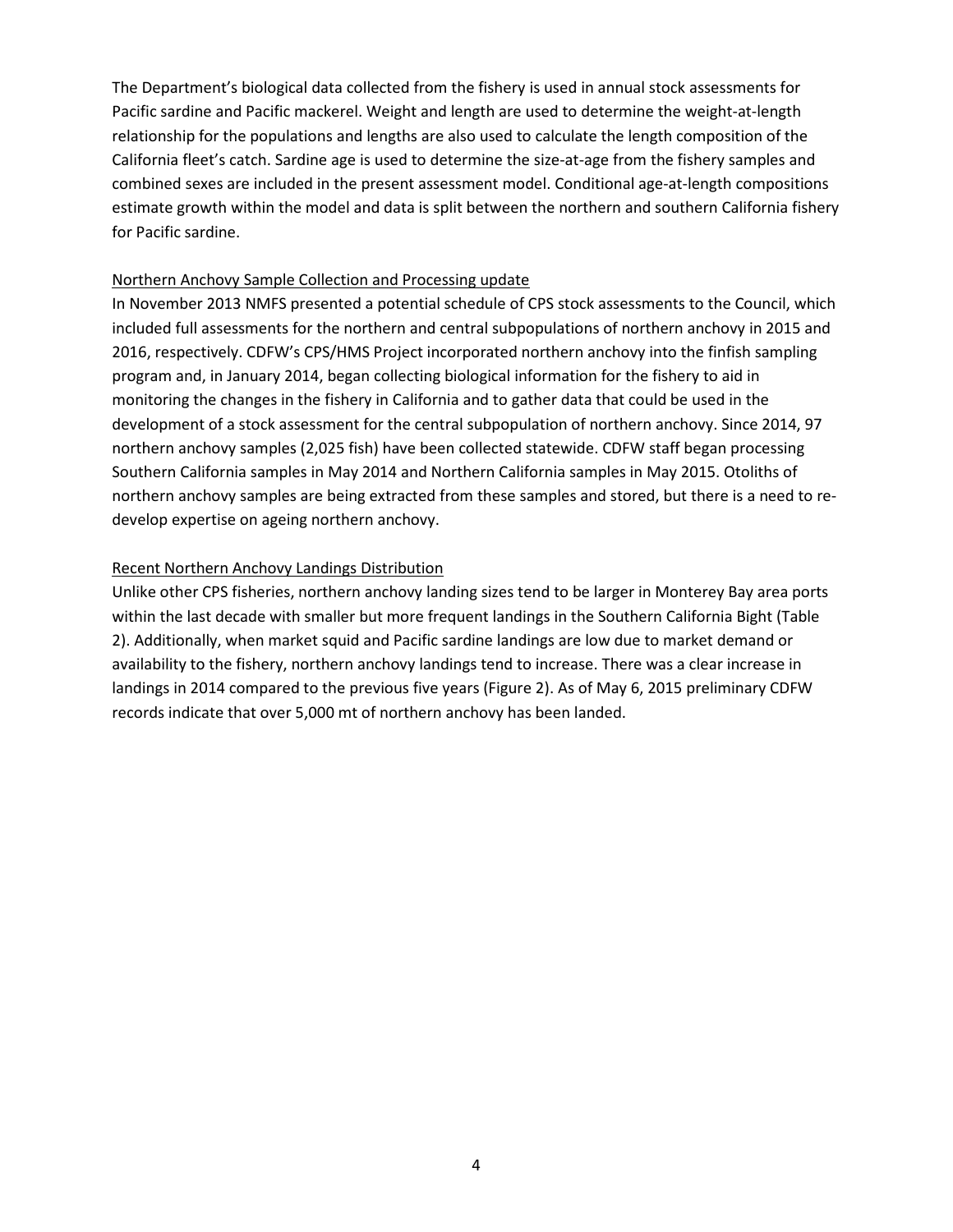|         |       | Percent of Total Landings | Number of Landings |       |  |  |
|---------|-------|---------------------------|--------------------|-------|--|--|
| Year    | North | South                     | North              | South |  |  |
| 2000    | 62%   | 38%                       | 243                | 402   |  |  |
| 2001    | 61%   | 39%                       | 272                | 464   |  |  |
| 2002    | 59%   | 41%                       | 193                | 242   |  |  |
| 2003    | 43%   | 57%                       | 99                 | 229   |  |  |
| 2004    | 57%   | 43%                       | 182                | 229   |  |  |
| 2005    | 55%   | 45%                       | 234                | 300   |  |  |
| 2006    | 60%   | 40%                       | 242                | 287   |  |  |
| 2007    | 74%   | 26%                       | 208                | 191   |  |  |
| 2008    | 86%   | 14%                       | 259                | 245   |  |  |
| 2009    | 37%   | 63%                       | 28                 | 146   |  |  |
| 2010    | 70%   | 30%                       | 18                 | 115   |  |  |
| 2011    | 70%   | 30%                       | 37                 | 208   |  |  |
| 2012    | 91%   | 9%                        | 71                 | 70    |  |  |
| 2013    | 94%   | 6%                        | 109                | 187   |  |  |
| 2014*   | 99%   | 1%                        | 253                | 93    |  |  |
| 2015*   | 100%  | 0%                        | 124                | 3     |  |  |
| Average | 70%   | 30%                       | 161                | 213   |  |  |

**Table 2.** Summary of California commercial northern anchovy fishery statistics north and south of Point Conception from 2000-2015. Percent of total California northern anchovy landings and the number of landings. Data obtained from the California Commercial Fisheries Information System (CFIS) and from landing receipts observed at the docks as available. \*Data preliminary; 2015 data as of May 6, 2015.



**Figure 2.** California northern anchovy landings north and south of Point Conception from 2000-2015. Data obtained from the California Commercial Fisheries Information System (CFIS) and from landing receipts observed at the docks as available. \*Data preliminary; 2015 data as of May 6, 2015.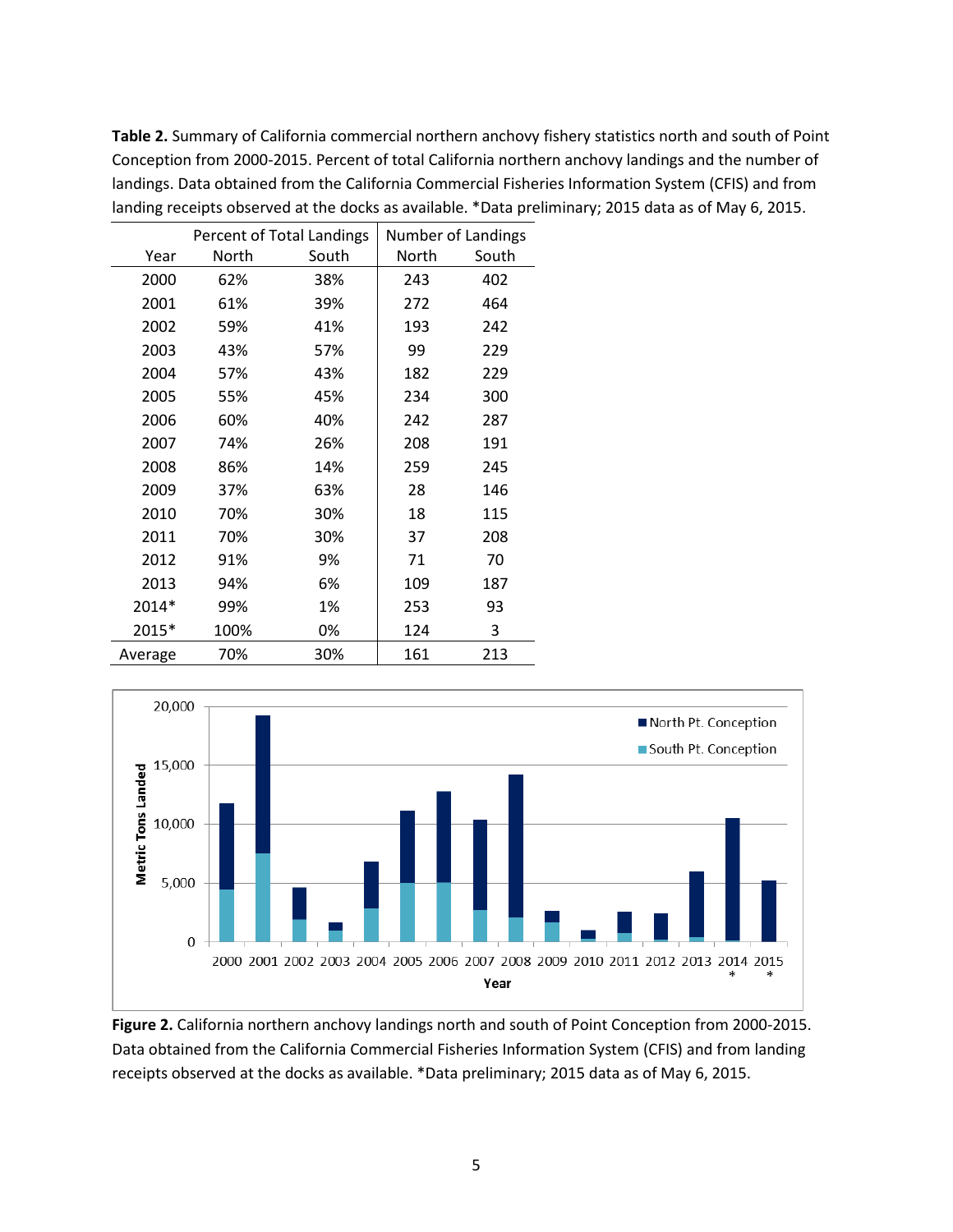### Appendix A Maps of California northern anchovy landings by CDFW Block, 2000-2014



Maps do not contain any confidential commercial northern anchovy landings data; vessel activity was not disclosed where less than 3 vessels set per block per year.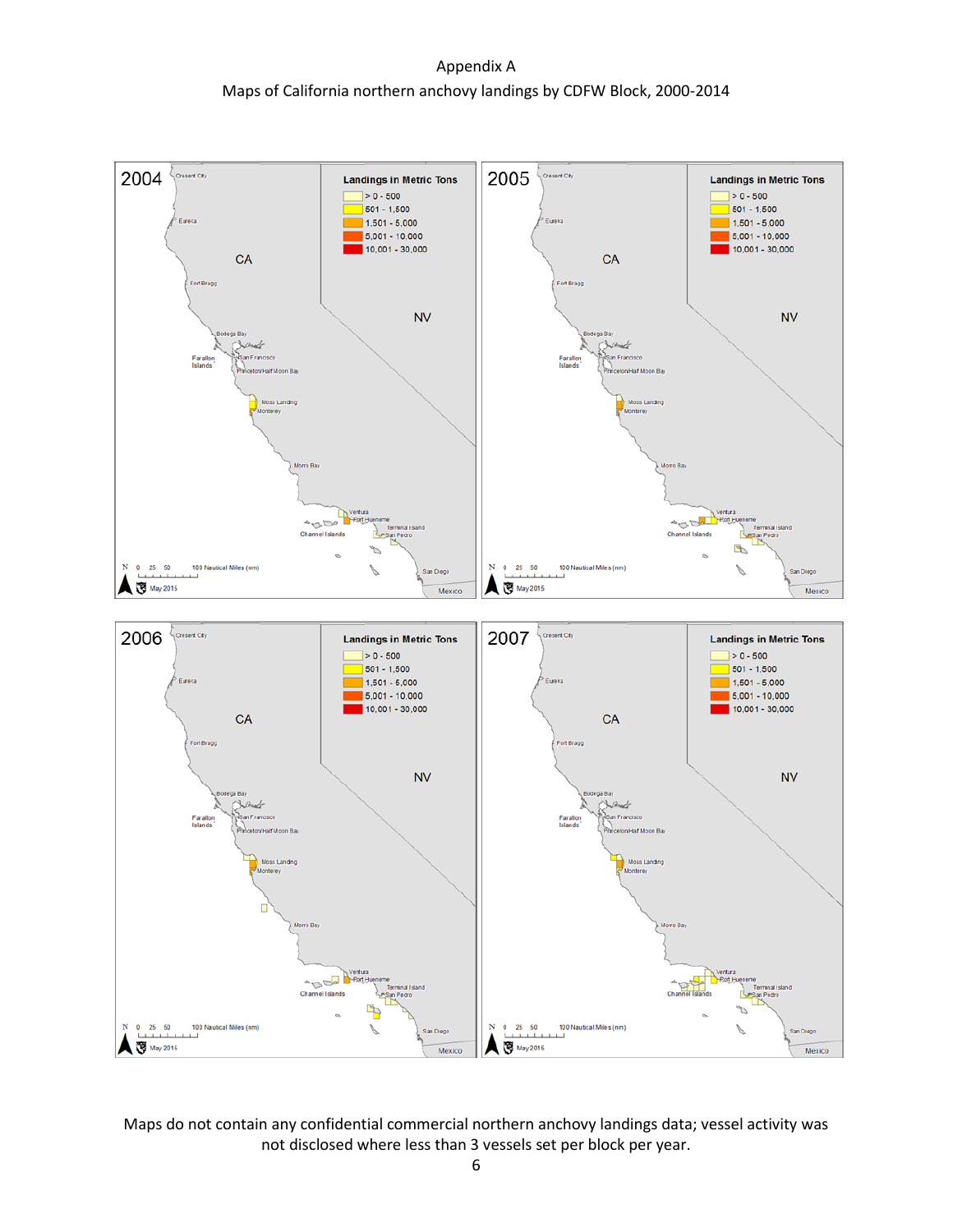# Appendix A Maps of California northern anchovy landings by CDFW Block, 2000-2014



Maps do not contain any confidential commercial northern anchovy landings data; vessel activity was not disclosed where less than 3 vessels set per block per year.